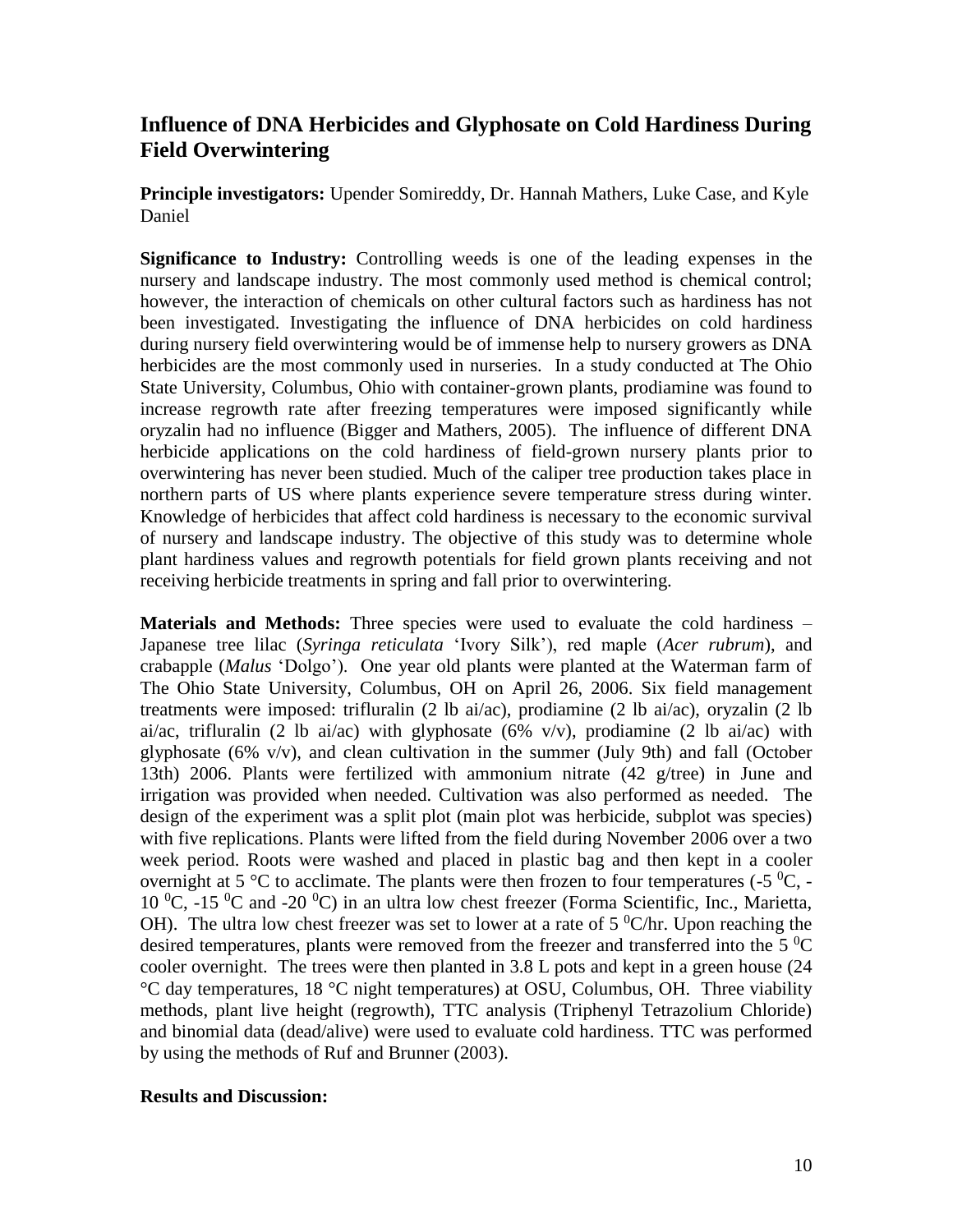Most of the plants were dead at -20  $^0C$ , so only three temperatures (-5,-10,-15 $^{\circ}$  C,) were taken into consideration for statistical analysis. The regrowth evaluations showed that the main effects of species (Figure1) and temperature (data not shown) and the interaction of species and temperature were significant (Figure 2) at  $(p \le 0.001)$ ; however, no other effects were significant. *Acer* failed to regrow, possibly due to a lack of chilling units required to break dormancy (data not shown). *Syringa* showed the highest regrowth rate when compared to *Malus* in contrast to the absorbance (TTC) values. This may be attributed to the different growth habit of the species. The TTC analysis data revealed that the main effects of species (Figure 3) were significant at  $(p \le 0.001)$  and the interaction of species and temperature was significant at  $(p \le 0.06)$  (Figure 4). Absorbance values show that Malus is the species with greatest cold tolerance. This is also supported by binomial data based on the percentage of dead and alive plants. Dead or alive data (binomial) was taken at the end of the experiment (60 days after freezing) to run linear regression model and  $LD_{50}$  values were calculated based on the binomial data.  $LD_{50}$ values for *Syringa*, *Acer*, and *Malus* were -10.35 <sup>0</sup>C, -12.75 <sup>0</sup>C, and -15.45 <sup>0</sup>C (data not shown) respectively, across all treatments. No significant effects of herbicide treatment were found. This experiment will be re-evaluated in 2007 with different methodology for cold hardiness and regrowth evaluations.

References:

Ruf, M., and Brunner, I. 2003. Vitality of Tree Fine Roots: Reevaulation of the Tetrazolium Test. Tree Physiology. 23: Pp. 257-263.

Bigger, M.M. and H.M.Mathers. 2005. Root hardiness and the influence of DNA herbicides on overwintered containers. SNA Research conference 50:22-25



Figure1. Main effects of species on regrowth averaged over four temperatures and six treatments. Regrowth is based on mean of height before freezing to height after freezing. Different letters signify difference based on LSMeans ( $\alpha$  = 0.05).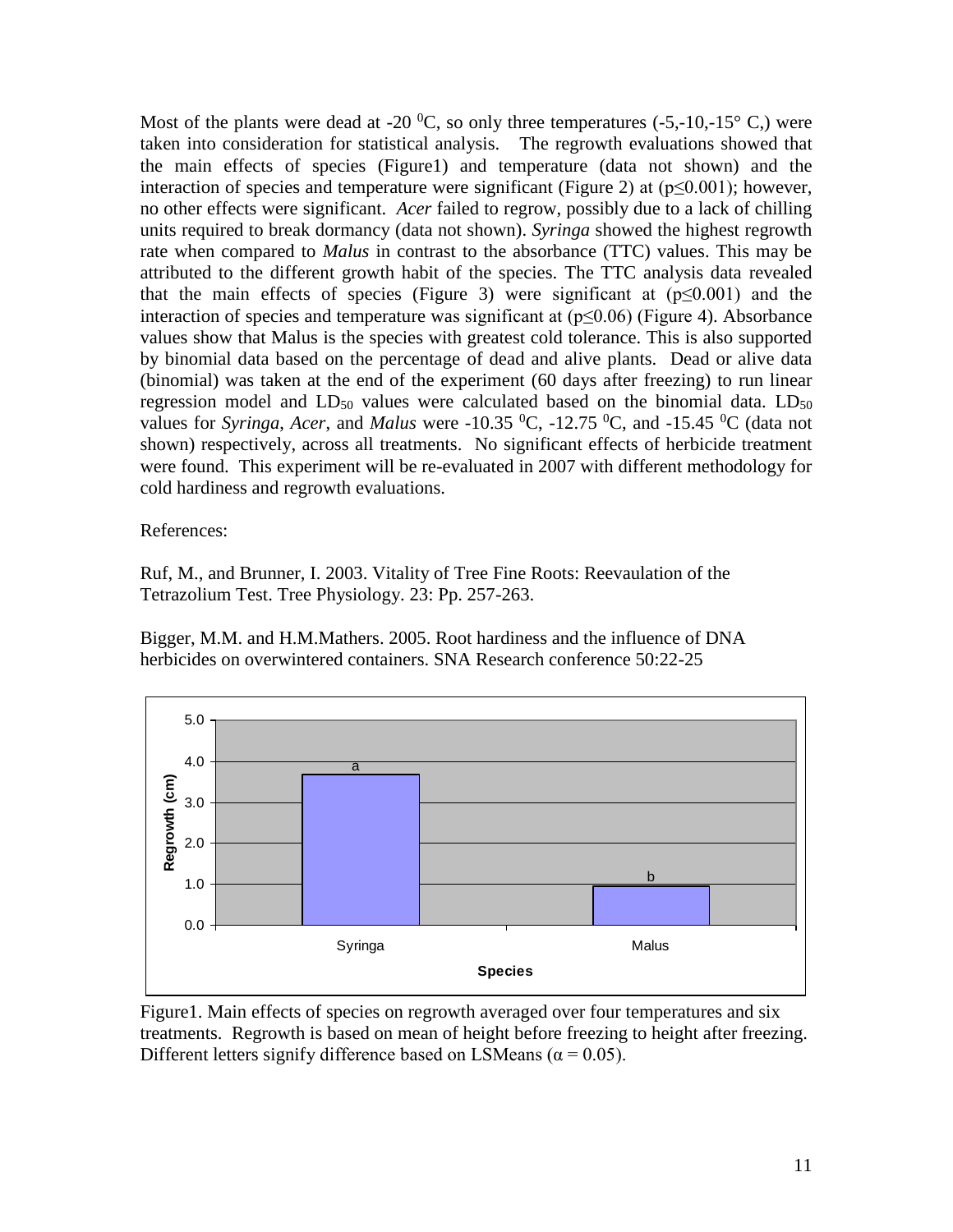

Figure 2. Species and temperature interaction across all treatments for Syringa and Malus on regrowth potential. Regrowth is based on mean of height before freezing to height after freezing. Different letters indicate significant differences within species based on LSMeans ( $\alpha$  = 0.05).



Figure 3. Main effects of species on triphenyltetrazolium chloride absorbance readings averaged over six treatments and three temperatures (-5, -10, -15 °C). Different letters indicate significant differences within species based on LSMeans ( $\alpha$  = 0.05).